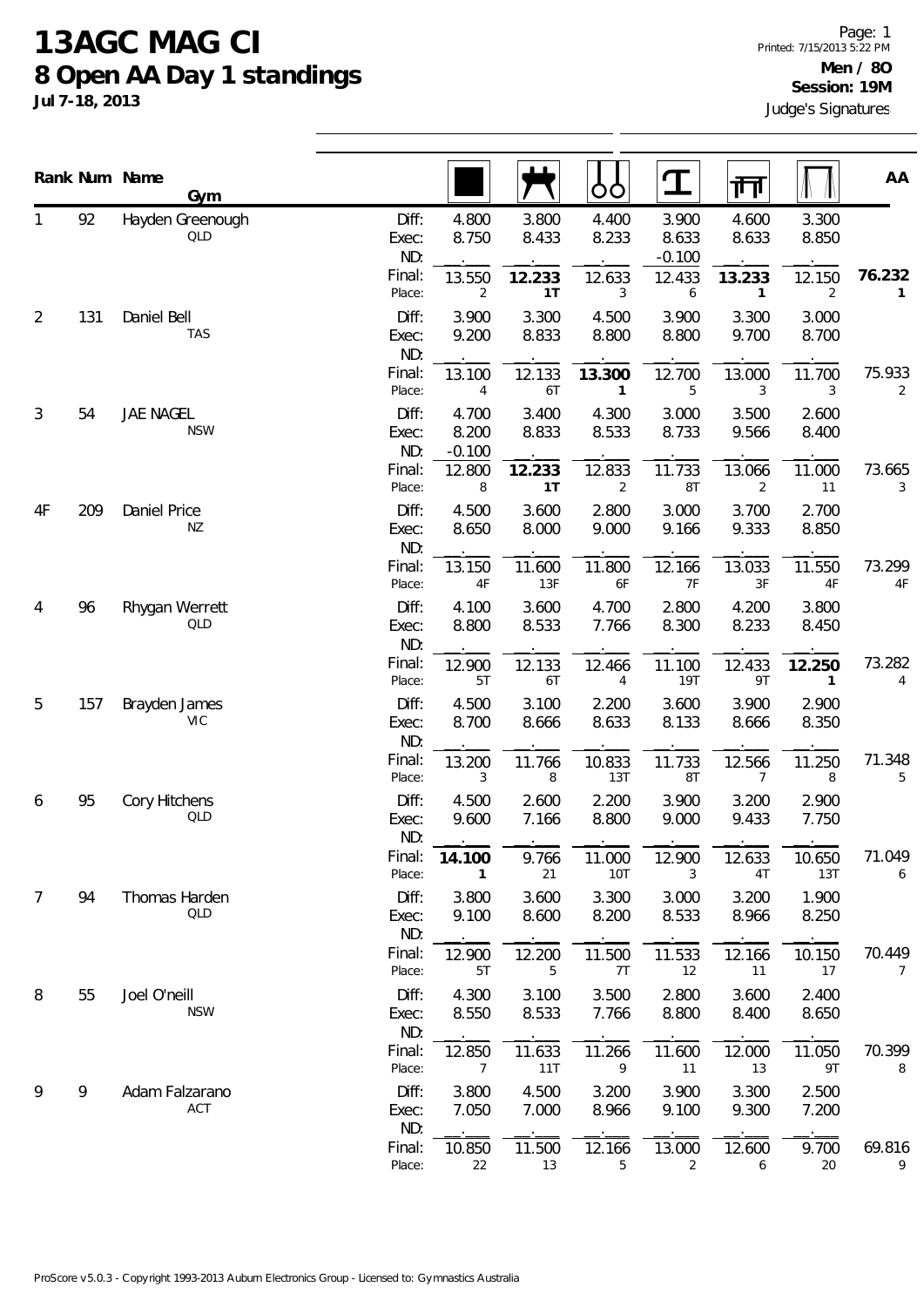## **13AGC MAG CI 8 Open AA Day 1 standings**

**Jul 7-18, 2013**

Page: 2 Printed: 7/15/2013 5:22 PM **Men / 8O Session: 19M**

|     |     | Rank Num Name<br>Gym             |                       |                |                            | OO                         | $\mathbf T$                | 帀              |                | AA            |
|-----|-----|----------------------------------|-----------------------|----------------|----------------------------|----------------------------|----------------------------|----------------|----------------|---------------|
| 10  | 93  | Thomas Grogan<br>QLD             | Diff:<br>Exec:<br>ND: | 3.300<br>9.250 | 3.200<br>8.533             | 2.300<br>8.466             | 2.000<br>8.833             | 3.400<br>9.033 | 2.100<br>9.400 |               |
|     |     |                                  | Final:<br>Place:      | 12.550<br>11   | 11.733<br>9                | 10.766<br>15               | 10.833<br>24T              | 12.433<br>9T   | 11.500<br>4    | 69.815<br>10  |
| 11F | 206 | Gerritt Bouwman<br>ΝZ            | Diff:<br>Exec:<br>ND: | 4.900<br>8.050 | 3.300<br>6.933             | 3.000<br>8.833             | 3.900<br>8.333             | 3.700<br>8.533 | 2.000<br>8.300 |               |
|     |     |                                  | Final:<br>Place:      | 12.950<br>5F   | 10.233<br>19F              | 11.833<br>6F               | 12.233<br>$7\,$ F          | 12.233<br>11F  | 10.300<br>17F  | 69.782<br>11F |
| 11  | 51  | Samuel Crean<br><b>NSW</b>       | Diff:<br>Exec:<br>ND: | 4.000<br>8.350 | 2.500<br>7.566             | 2.400<br>8.600             | 3.000<br>9.133             | 3.200<br>9.333 | 2.200<br>8.400 |               |
|     |     |                                  | Final:<br>Place:      | 12.350<br>12T  | 10.066<br>19               | 11.000<br><b>10T</b>       | 12.133<br>7                | 12.533<br>8    | 10.600<br>14   | 68.682<br>11  |
| 12  | 56  | <b>Blair Steed</b><br><b>NSW</b> | Diff:<br>Exec:<br>ND: | 4.100<br>8.550 | 3.300<br>6.533             | 2.400<br>6.866             | 3.900<br>8.900             | 3.800<br>8.133 | 3.100<br>8.200 |               |
|     |     |                                  | Final:<br>Place:      | 12.650<br>9    | 9.833<br>20                | 9.266<br>22                | 12.800<br>$\overline{4}$   | 11.933<br>14   | 11.300<br>7    | 67.782<br>12  |
| 13F | 207 | Keegan Greene<br>ΝZ              | Diff:<br>Exec:<br>ND: | 4.400<br>8.750 | 2.000<br>8.533<br>$-1.500$ | 2.100<br>9.000<br>$-1.500$ | 3.000<br>9.200             | 3.000<br>8.633 | 2.500<br>8.900 |               |
|     |     |                                  | Final:<br>Place:      | 13.150<br>4F   | 9.033<br>24F               | 9.600<br>20F               | 12.200<br>7F               | 11.633<br>16F  | 11.400<br>6F   | 67.016<br>13F |
| 13  | 125 | Rhys Hickman<br>SA               | Diff:<br>Exec:<br>ND: | 4.200<br>7.750 | 3.000<br>9.233             | 2.500<br>6.933             | 2.800<br>8.600             | 2.900<br>7.633 | 2.200<br>8.850 |               |
|     |     |                                  | Final:<br>Place:      | 11.950<br>16   | 12.233<br>1T               | 9.433<br>20                | 11.400<br>15               | 10.533<br>21   | 11.050<br>9T   | 66.599<br>13  |
| 14  | 11  | Charlie Pocock<br>ACT            | Diff:<br>Exec:<br>ND: | 4.000<br>6.650 | 2.600<br>8.866             | 3.400<br>7.466             | 2.800<br>8.400<br>$-0.100$ | 4.000<br>7.100 | 3.600<br>7.750 |               |
|     |     |                                  | Final:<br>Place:      | 10.650<br>23   | 11.466<br>14               | 10.866<br>12               | 11.100<br>19T              | 11.100<br>19   | 11.350<br>6    | 66.532<br>14  |
| 15  | 10  | Benjamin Grant<br>ACT            | Diff:<br>Exec:<br>ND: | 3.300<br>8.500 | 3.300<br>7.766             | 2.200<br>7.766             | 2.800<br>8.633             | 3.400<br>7.233 | 3.500<br>7.950 |               |
|     |     |                                  | Final:<br>Place:      | 11.800<br>17   | 11.066<br>16               | 9.966<br>17                | 11.433<br>14               | 10.633<br>20   | 11.450<br>5    | 66.348<br>15  |
| 16  | 52  | Brennan Czinner<br><b>NSW</b>    | Diff:<br>Exec:<br>ND: | 3.800<br>7.700 | 3.500<br>6.100             | 4.500<br>7.166             | 2.800<br>8.433<br>$-0.100$ | 3.600<br>7.966 | 2.700<br>8.000 |               |
|     |     |                                  | Final:<br>Place:      | 11.500<br>20   | 9.600<br>22                | 11.666<br>6                | 11.133<br>18               | 11.566<br>16   | 10.700<br>12   | 66.165<br>16  |
| 17  | 160 | Luke Zellner<br>VIC              | Diff:<br>Exec:<br>ND: | 3.800<br>8.400 | 3.400<br>8.233             | 2.000<br>7.733             | 2.800<br>8.266             | 3.300<br>8.733 | 1.900<br>7.400 |               |
|     |     |                                  | Final:<br>Place:      | 12.200<br>14   | 11.633<br>11T              | 9.733<br>19                | 11.066<br>21T              | 12.033<br>12   | 9.300<br>22    | 65.965<br>17  |